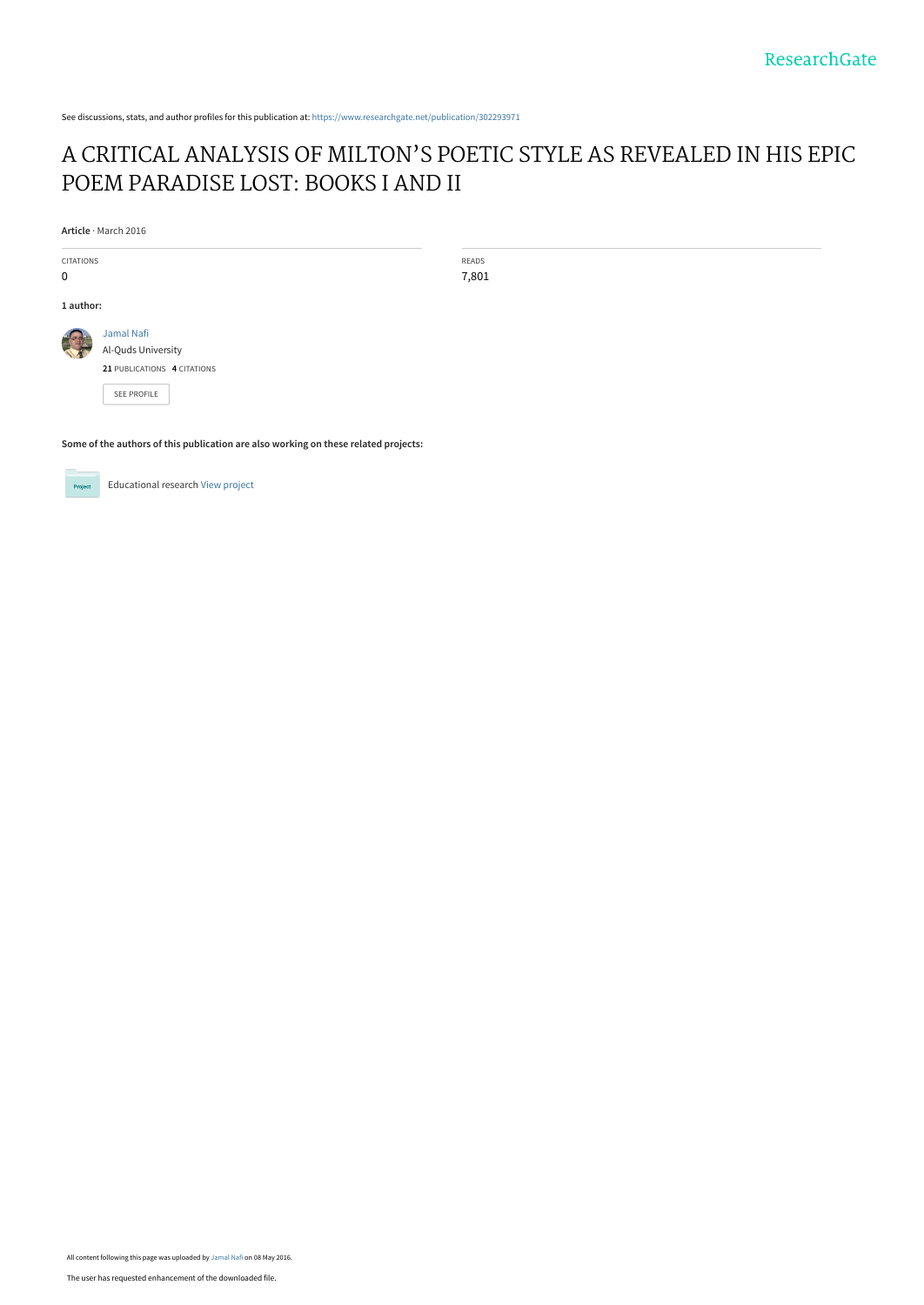**Research Journal of English Language and Literature (RJELAL) A Peer Reviewed (Refereed) International Journal http://www.rjelal.com**; Email:**editorrjelal@gmail.com**

**Vol.4.Issue 1.2016 (January-March)**

### **RESEARCH ARTICLE**





## **A CRITICAL ANALYSIS OF MILTON'S POETIC STYLE AS REVEALED IN HIS EPIC POEM** *PARADISE LOST***: BOOKS I AND II**

#### **Dr. JAMAL SUBHI ISMAIL NAFI'**

Department of English, Al-Quds University, East Jerusalem-Abu Dies-Main Campus, P.O. Box: 51000- Palestinian Occupied Territories



**Dr. JAMAL SUBHI ISMAIL NAFI'**

#### **ABSTRACT**

This paper aims at exploring John Milton's poetic style in his epic poem *Paradise Lost*, and the internal and external influences that shaped it. The ingredients of the grand style generally are: the greatness of the conception which inspires the poem; the exercise of a rich imagination; the employment of dignified words arranged in an impressive and harmonious order; and the use of certain technical devices which add to the interest and the dignity of the language employed. The grand style produces an impression of bigness, or enormity, or vastness, or loftiness in the reader's mind. And all these characteristics can be applied to Milton's style in the writing of *Paradise Lost*. The researcher adopts the analytical approach by examining the first two book of the poem: Books I and II. The researcher finds out that Milton's style in *Paradise Lost*, whether attaining grandeur or overwhelming us with its weight and sublimity, or not, has never been, and never will be a "popular" style. It is a scholarly style, and only scholars will admire or appreciate it. The average reader of poetry finds this style too heavy, cumbersome, and often bewildering because of its obscurities. It is impossible to understand *Paradise Lost*, including Books I & II, without copious annotations, though there certainly are many passages written in a lucid style that charms us (such as the brief portraits of Moloch, Belial, and Beelzebub in Book II, and the celebrated speech of Satan on surveying the infernal regions in Book I).

**Keywords:** Allusiveness, Figures of speech, Grandeur*,* Latinism, Milton, *Paradise Lost*, Simile, Style, Sublimity.

#### **©KY PUBLICATIONS**

## **1. INTRODUCTION**

John Milton's style in *Paradise Lost* (1667) has justly been described as the grand style. The word "sublimity" best describes the mature style of Milton. It was a quality he attained only after years of stern experience. The merits of *Paradise Lost* and *Paradise Regained* do not depend upon the reader's taste in theology, but upon the stark grandeur of many descriptive passages, and the passionate love of Nature which glows throughout the poet's work. Broadbent holds the view that "Milton is among the few English writers whose style can be called scholarly, his images unique and his words elevated" (6).

The ingredients of the grand style generally are: the greatness of the conception which inspires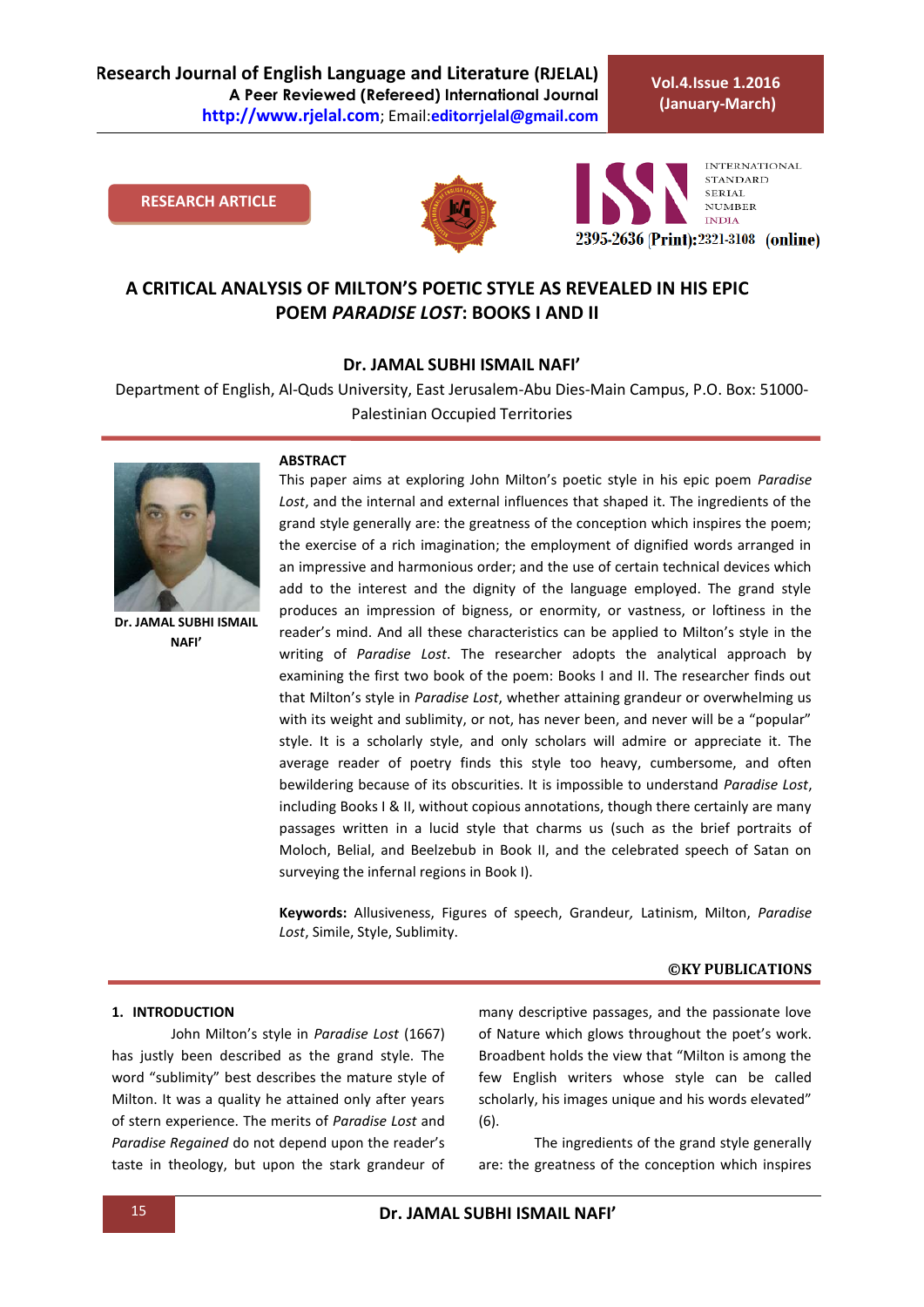the poem; the exercise of a rich imagination; the employment of dignified words arranged in an impressive and harmonious order; and the use of certain technical devices which add to the interest and the dignity of the language employed. The grand style produces an impression of "bigness, or enormity, or vastness, or loftiness in the reader's mind" (Nicolson 12). And this is the impression produced upon our minds while reading Milton's *Paradise Lost*.

Lewis attributes the grandeur of Milton's style in *Paradise Lost* to the following three ingredients: First, the use of slightly unfamiliar words and constructions, including archaisms. Second, the use of proper names chiefly for their sound, but also because they are the names of splendid, remote, terrible, voluptuous, or celebrated things. These proper names encourage a sweep of the reader's eye over the richness and variety of the world; and finally, allusions to most of the sources of interest in our sense-experience (light, darkness, storm, flowers, jewels, sexual love, etc.) (11), but all over-topped and managed with an air of magnanimous austerity. There is no doubt that these three ingredients do enter largely into the making of Milton's grand style. But these are not the only ingredients, as will be seen later on in the discussion throughout this paper. The focus of the research will be on the first two books of *Paradise Lost*. Prince (15) argues that Books I and II are replete with examples that best illustrate Milton's unique poetic style in the composition of his great epic poem.

According to Hale, "Milton's Language is a polyglot's study of a Renaissance polyglot" (1), and in order to understand the text of *Paradise Lost*, one must focus on Milton as a linguist and how his many languages can be helpful in clarifying the meaning of the poem. Milton is a poet, who knew many languages such as Greek, Latin and French, and all these languages influenced his poetic style in the composing of Paradise Lost, added Hale. In Banisalamah's point of view, Milton "manages to hide his agitation with the monarchy under allegorical language. Then, he reveals his opposition to the crown via these crafts" (32). That's why, in order to avoid punishment by the authorities for

being anti-monarchical, Milton retorted to figures of speech and the use of Latin and foreign words.

#### **2. DISCUSSION**

## **2.1 The Sublimity of Style in the Portrayal of Satan**

In Book I of *Paradise Lost*, we do not anywhere meet a more sublime description than the one in which Milton gives us a portrait of Satan with a dignity suiting the subject. Milton portrays Satan in the following quotation as:

he above the rest

In shape and gesture proudly eminent Stood like a tower; his form had yet not lost All her original brightness, nor appeared Less then archangel ruined, and the excess Of glory obscured: As when the sun new risen Looks through the horizontal misty air Shorn of his beams, or from behind the moon In dim eclipse disastrous twilight sheds On half the nations, and with fear of change. Perplexes monarchs. (I: 589-599).

This description contains a very noble picture which consists in images of tower, an archangel, the sun rising through mists or in an eclipse, the ruin of monarchs, and the revolutions of kingdoms.

As we read this description the mind is hurried out of itself between a crowd of great and confused images which are impressive because they are crowded and confused. If they were separated, much of the greatness would be lost. The following words best suggest the situation of Satan and his fallen comrades:

he with his horrid crew

Lay vanquished, rolling in the fiery gulf

Confounded though immortal:

But his doom

Reserved him to more wrath; for now the thought

Both of lost happiness and lasting pain

Torments him; round he throws his baleful eyes

That witnessed huge affliction and dismay Mixed with obdurate pride and steadfast hate. (I: 51-58)

In this passage, indeed, we have a combination of various sources of the sublime: the principal object (that is, Satan) eminently great; a high superior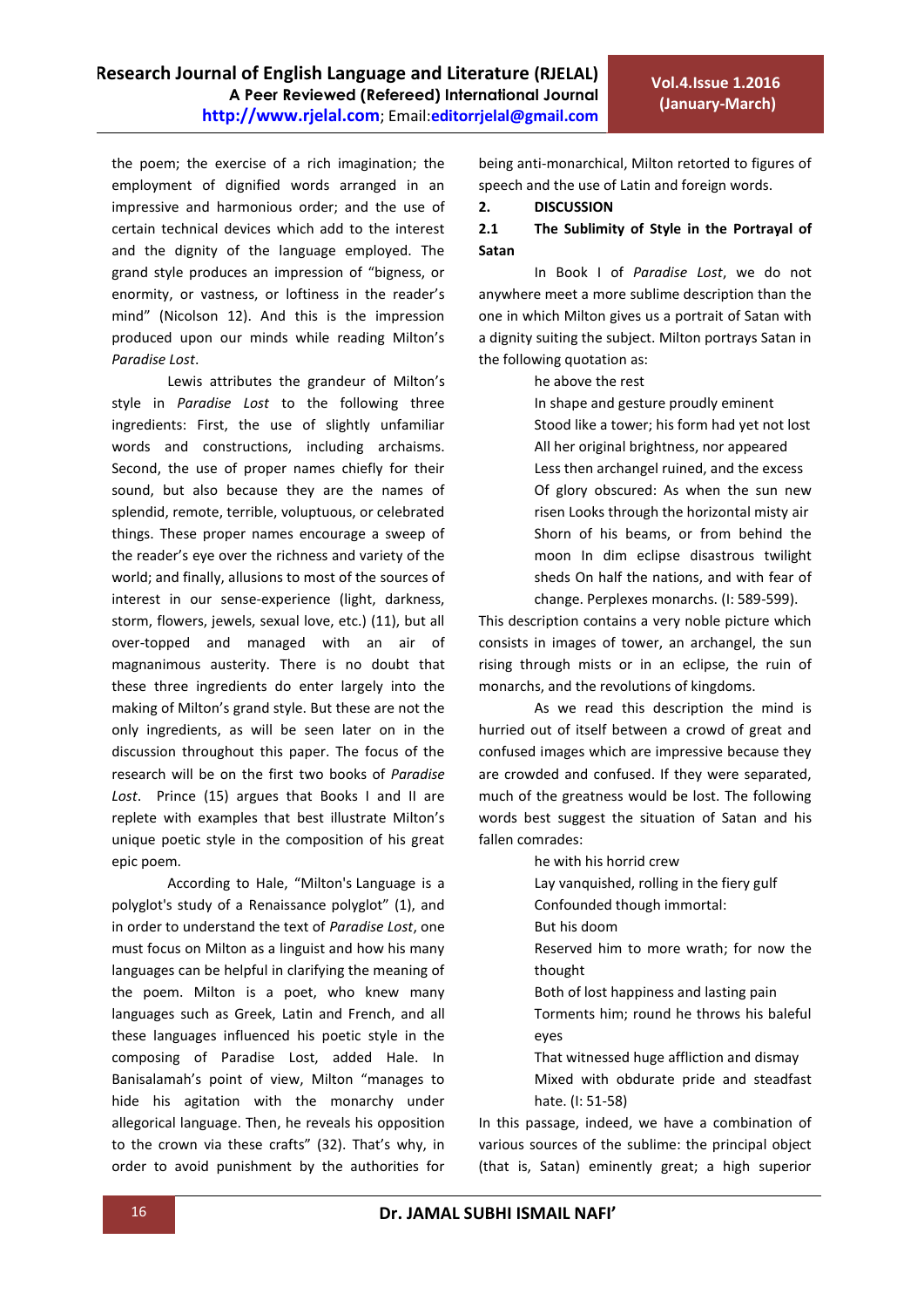nature, a fallen indeed, but erecting itself against distress; the grandeur of the principal object heightened by associating it with so noble an idea as that of the sun suffering an eclipse ; this picture shaded with all those images of change and trouble, of darkness and terror, which coincide so finely with the sublime emotion; and the whole expressed in a style and versification, easy, natural, and simple, but magnificent. Thus we see that there is a multiplicity and complexity of factors combining to produce the grand style.

As seen in the above words, Satan is described heroically, and the words used to introduce him serve only one function, which is to glorify the devil in order to make him more pitiful. Slotkin has rightly pointed out that "Paradise Lost is centrally concerned with explaining the presence of evil in a universe ruled by an omnipotent and benevolent God" (100). But as readers, we do not have to sympathize with the devil whose sole aim is to corrupt the minds of his followers, and to lead them to more destruction and despair. Pride, which is Satan's sin, made him think that he can equal his Creator. Milton's use of glorious words to describe Satan is only to show him as a leader, thinking of lost happiness and defeat, and as a leader, he had to appear a hero so as to attract those being led by him. Forsyth believes that the whole of *Paradise Lost* revolves around the central character Satan, and therefore, it is natural for Milton to develop this character heroically.

Other examples of the elevated, grand style in Book I are Satan's various speeches. Satan speaks always in a rhetorical, magniloquent manner which greatly impresses us and evokes our admiration. The following memorable lines illustrate this point:

What though the field be lost?

- All is not lost; the unconquerable will,
- And study of revenge, immortal hate,

And courage never to submit or yield. (I: 105-108)

The above quote suggests his strong intelligence, his inflexible resolve, his exceptional will-power, and his dauntless courage. These qualities too stamp him as a hero and lend him a certain nobility. Here he tells Beelzebub that he is not at all repentant of what he

did and that his defeat has brought about no change in him.

As stated by Nafi', "Milton permitted Satan to develop into a character far more appealing than Milton's theology could have allowed" (1). But that doesn't mean that Milton had intended to glorify the character of Satan at the cost of God. One may admire Satan's words, but not his abominable character. Satan's physical dimensions and size are described as huge, and this may mark him as a hero, Added Nafi'.

In Book II of *Paradise Lost* the sublimity of style is maintained by the very manner in which Milton portrays the characters of the various fallen angels including Satan. The impression which we get from Book I about Satan's character is maintained. In the first place, Satan in Book II speaks in a very impressive and self-confident manner, just as he had spoken in Book I. In his first speech in Book II, he courageously says:

My sentence is for open war. Of wiles,

- More unexpert, I boast not: them let those Contrive who need, or when they need; not now.
- For, while they sit contriving, shall the rest, Millions that stand in arms, and longing wait
- The signal to ascend, sit lingering here,
- Heaven's fugitives, and for their dwellingplace
- Accept this dark opprobrious den of shame, The prison of his tyranny who reigns
- By our delay? No! let us rather choose,
- Armed with Hell-flames and fury, all at once O'er Heaven's high towers to force resistless way,
- Turning our tortures into horrid arms

Against the Torturer. (II: 51-64).

As the above words indicate and suggest, Satan asserts that the fallen angels, though defeated and oppressed, continue to possess an immortal vigor, which Hell would not be able to hold. He declares that he has not given up Heaven as lost forever. He asserts that the fallen angels would rise to Heaven again and would appear even more glorious and more awe-inspiring than if they had not fallen from there. Furthermore, they would feel so self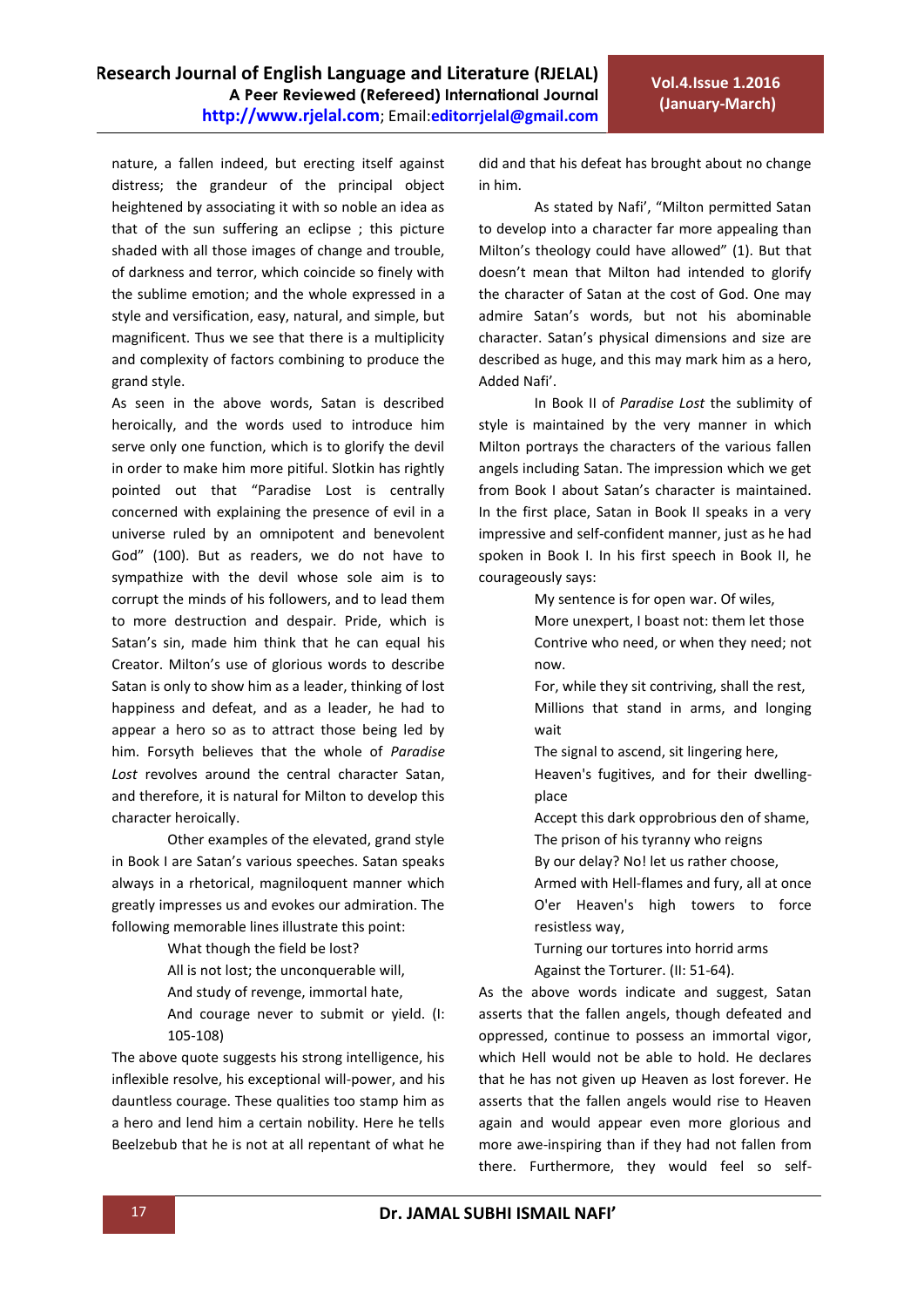confident while rising to Heaven that they would never again fear any disaster. Not only does Satan here try to inspire his comrades with hope about the future, but he speaks about himself in such a way as to strengthen his own leadership. He says that he has been established as the leader through his "just right," through "the fixed laws of Heaven," (II. 18) through his services to his comrades, and through their "free choice" (II. 19). Thus he speaks in a dignified and hopeful manner despite the defeat which he and his comrades have already suffered.

According to Fenton, "In book 1, Satan's first speech to the fallen angels after alighting on dry land fuses moral or psychological meaning with the language of land proprietorship: "plant," "eruption," and "bondage" have concurrent moral and legal denotations and convey how hope for individual authority is predicated on a bid for land" (2). These words suggest how heroic and determined Satan is, and how much hope he has in the future, hope to regain what has been lost, and this constitutes irony, for he never thought that he would never defeat the Almighty.

His second speech again shows his selfconfidence when he says that, as he enjoys the privileges of royalty, he should be prepared to face greater dangers than those which his comrades would dare to face. Here he speaks in a tone of selfaggrandizement, but his tone creates the desired impression upon his listeners and upon the readers too. The impression of Satan's majesty and grandeur is reinforced by Milton when he describes Satan's splendor at the end of the assembly of the fallen angels. Here Milton tells us that Satan seemed to be the sole Antagonist of Heaven, and that he seemed to be Hell's dread emperor with "pomp supreme," (II. 510) that he at this time showed "God-like imitated State;"(II. 511) that round him were at this time a group of fiery seraphim with bright blazonry and horrendous weapons.

## **2.2 The Sublimity of Style in The Presentation of the Other Devils**

Milton's grand style appears also in the manner in which Milton describes the other devils or fallen angels, and in the manner in which he makes these fallen angels express their views to the assembly. Rudrum asserts that, Moloch, for

instance, is described as the strongest and the fiercest Spirit who had fought in Heaven. Moloch had aspired to be regarded as God's equal in strength. Moloch would have liked rather not to continue to exist than be regarded as inferior to God in strength. Moloch's manner of speaking also shows his defiance of God despite the defeat which has already been inflicted on the rebellious angels. He is in favor of an open war against God. The description of Moloch's physical appearance combined with his pride produces a powerful impression on us; and then, of course, there is the effect of the impressive words which he employs in the following speech from Book II:

My sentence is for open war. Of wiles,

More unexpert, I boast not: them let those

- Contrive who need, or when they need; not now.
- For, while they sit contriving, shall the rest,
- Millions that stand in arms, and longing wait
- The signal to ascend, sit lingering here,
- Heaven's fugitives, and for their dwelling-place
- Accept this dark opprobrious den of shame,
- The prison of his tyranny who reigns
- By our delay? No! let us rather choose,
- Armed with Hell-flames and fury, all at once
- O'er Heaven's high towers to force resistless way,
- Turning our tortures into horrid arms Against the Torturer; when, to meet the noise
- Of his almighty engine, he shall hear
- Infernal thunder, and, for lightning, see Black fire and horror shot with equal rage
- Among his Angels, and his throne itself Mixed with Tartarean sulfur and strange fire,
- His own invented torments. (51-70).

The above words suggest the grudge that the speaker has for the Almighty, his main enemy.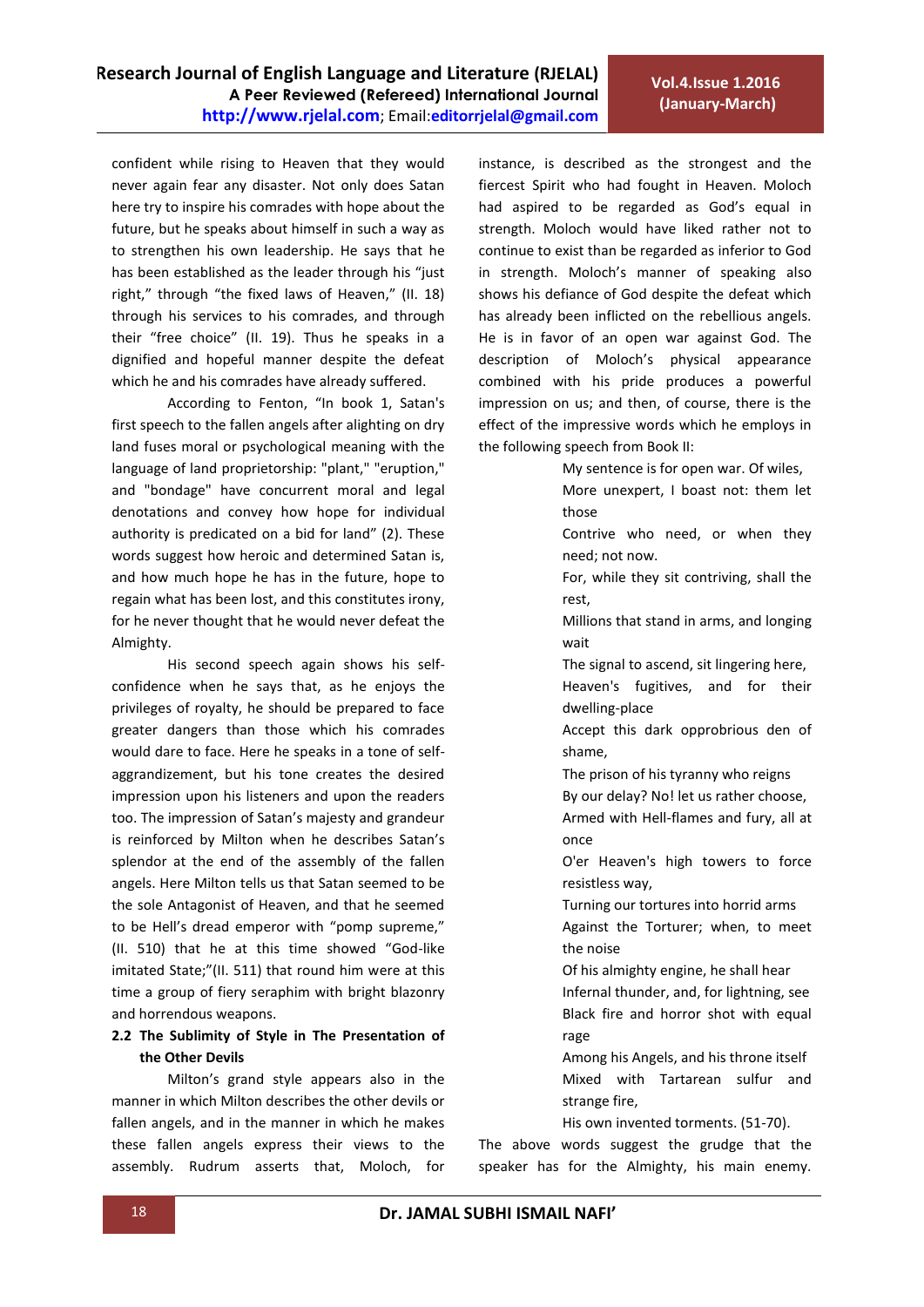Instead of submitting to God and admitting his defeat, Moloch is trying to instigate the other fallen angels and enrage them against God by reminding them of their great loss of heaven. The above quotation may create an image of a hero in the readers' mind, but in reality they reflect the situation of a defeated leader, trying to justify his defeat and to rise up again. This pointed of view is emphasized by Anderson, who stresses the fact that the fallen angels are doomed to suffer because of their immorality in waging a war against their creator.

Similarly, Belial too is impressively described as very graceful and humane. "A fairer person lost no Heaven" (I. 110). He seemed to have been made for dignity and high exploit. His tongue dropped manna; and he could make the worse appear the better reason. Of course, Belial is not defiant while speaking about God; he suggests an attitude of submission to God; but even he shows a capacity for rhetoric and impressive oratory. Mammon's suggestion also is that the conditions prevailing in Hell should be accepted by them all; but even he is not prepared to spend his whole life in an attitude of servility to God and to make humble offerings of flowers and scents to God endlessly so that even Mammon's speech creates a powerful impression upon us. Beelzebub is, of course, scornful to God; and he urges continued hostility towards God, suggesting also a very clever strategy. His appearance too is described in an impressive manner. He rises to speak with a grave countenance, looking like a pillar of State, his face shining with wisdom, and his "Atlantean shoulders fit to bear the weight of the mightiest monarchies" (II: 306-307). He too shows himself to be a powerful orator. To quote Milton's words describing this character speaking would be worthy:

> Thrones and Imperial Powers, offspring of Heaven,

Ethereal Virtues! or these titles now

Must we renounce, and, changing style, be called

Princes of Hell? for so the popular vote Inclines, here to continue, and build up here

A growing empire; doubtless! while we dream,

- And know not that the King of Heaven hath doomed
- This place our dungeon, not our safe retreat
- Beyond his potent arm, to live exempt
- From Heaven's high jurisdiction, in new league
- Banded against his throne, but to remain
- In strictest bondage, though thus far removed,
- Under the inevitable curb, reserved

His captive multitude. (II: 310-323).

In short, the manner of the presentation of these speakers to us and their impressive and rhetorical manner of addressing their audience are such as to produce an impression of grandeur in spite of the humiliating conditions in which they have been forced to dwell.

## **2.3 Not Colloquial Style, the Use of the Long Sentence, The Suspended Sentence:**

 It has been pointed out here that the grand style is far from a style based on the conversation of common people. Were are not here dealing with a style incorporating the natural, everyday speech of ordinary people, as subsequently was demanded of Wordsworth. It is not a colloquial style as was used by John Donne, or the kind of style recommended by twentieth century critics like T.S. Eliot. The grand style is completely divorced from the common speech of common people. It is a style which largely employs unfamiliar words and expressions. It is therefore necessarily a highly artificial style, though the word "artificial" here does not carry any hint of disapproval or condemnation or censure. One of the most striking ingredients of this style is, according to Fuller, for instance, "the long, complex, involved sentence" (13). In fact, the reader sometimes gets lost in the labyrinth of such a sentence though, when understood, this sentence produces in him an effect of wonder, amazement, and admiration. The very opening of Book I provides an illustration:

> Of man's first disobedience, and the fruit Of that forbidden tree, whose mortal taste Brought death into the world, and all our woe,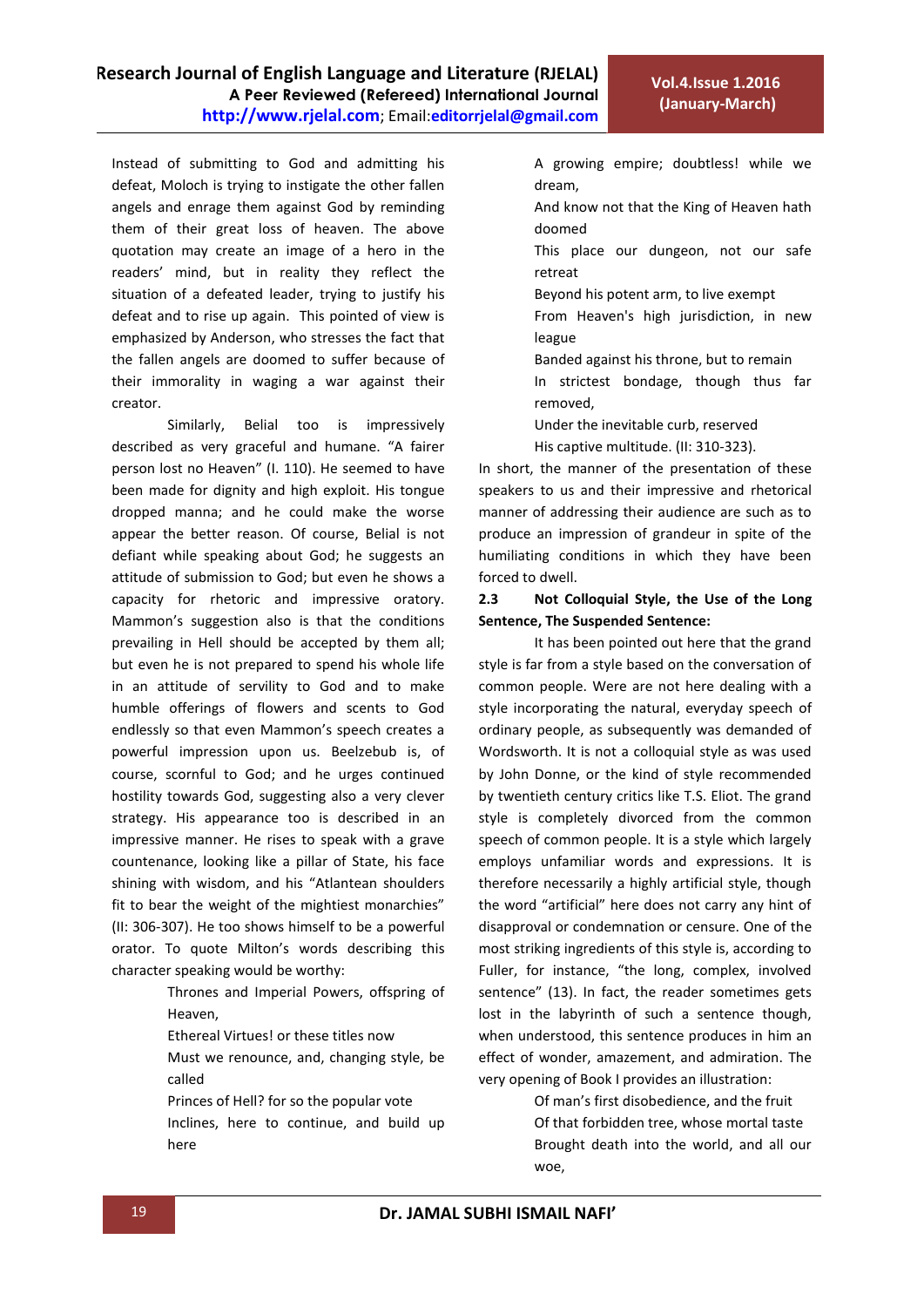#### With loss of Eden… (1-4).

We have in the first six lines of the poem the power and sublimity of what T.S. Eliot called "a breathless leap" (Huttar 2). Milton here achieves a loftiness effect, both by the word-order, which is especially firmly fixed in imperative sentences, by beginning with the genitive object "Of Man's first disobedience, and the fruit of that forbidden Tree." And inserting between it and the predicate a relative clause "whose mortal taste brought death into the world," with various dependent elements "and all of our woe, with loss of Eden." This opening sentence of Book I is an example of what is known as "suspension," which might lead to confusion on the part of the reader. The reason for this is to capture the attention of the reader. As Arnold has pointed out, "Milton did not let this sentence escape him till he had crowded into it all he could, so that the verb comes at the end of thirty eight words" (20). By thus withholding the verb so long, Milton is able to state in a heroic way the magnitude of the poem's subject and so the magnitude of his task. As has been pointed out by Tsur, "the first six lines of Paradise Lost a divergent, fluid structure, in which suspense is drawn out from the preposition *Of* at the onset to the anticipated verb *Sing* in line 6. I" (167).

The word-order quite literally encompasses the huge theme. There are as many as twenty three elaborate suspensions of one kind or another in Book I. Of courses they do not occur in succession, but alternate with unsuspended passages. The suspensions mark moments of emphatic meaning in the steady flow of the epic narrative as, for example, the opening of Satan's address to Beelzebub: "If thou beest he; but O how fall'n! how chang'd… In equal ruin" (I: 48-91).

Another example of such a sentence is to be found in the description of the frozen Continent which forms part of Hell. In this connection Milton says:

Beyond this flood a frozen continent

Lies dark and wild, beat with perpetual storms

Of whirlwind and dire hail, which on firm land

Thaws not, but gathers heap, and ruin seems

Of ancient pile; all else deep snow and ice,

A gulf profound as that Serbonian bog Betwixt Damiata and Mount Casius old, Where armies whole have sunk: the

parching air Burns frore, and cold performs the

effect of fire. (II: 587-595).

Here we have the example of a long and involved sentence which occupies as many as nine lines. The frozen Continent, we are told, lies dark and wild. It is beaten by perpetual storms of whirlwind and by dire hail. The hailstones here do not melt but keep piling, till the pile looks like the ruin of an ancient building. Then there is a gulf as deep as the Serbonian bog which had swallowed whole armies. And there are a couple of more details too in the same sentence. We have another long and involved sentence when Milton describes the reaction of the fallen angels to the new and dreadful sights which they see in Hell. These angels are feeling confused and forlorn; they proceed "with shuddering horror pale" and with "eyes aghast" (I: 616). They pass through many dark and dreary valleys through many dolorous regions, traversing rocks, caves, lakes, fens, bogs, dens, etc. here again detail is heaped upon detail in the same sentence to produce a tremendous effect. Yet another example of this kind of long sentence in Book II, where both the subject and the verb come at the end of fifty three words. This sentence occurs when Milton is describing the region which was revealed to Satan's eyes after his daughter Sin had unlocked and opened the gates of Hell at his request. Satan finds wild abyss yawning before him. He stands and looks with amazement at this wild abyss. The sentence begins with the words "Into this wild abyss" (II: 910), and then Milton proceeds to describe the abyss. He describes the abyss in about seven lines and then says: "Into this wild abyss the wary Fiend looked for a while" (II: 917). Now, this kind of sentence certainly baffles and bewilders the reader. But when, after a certain amount of mental labor, the reader does understand the connections between the various parts of the sentence and makes out its meaning, he is simply overwhelmed by wonderment and admiration. The point held by Murray is still valid; he thinks that "the very choice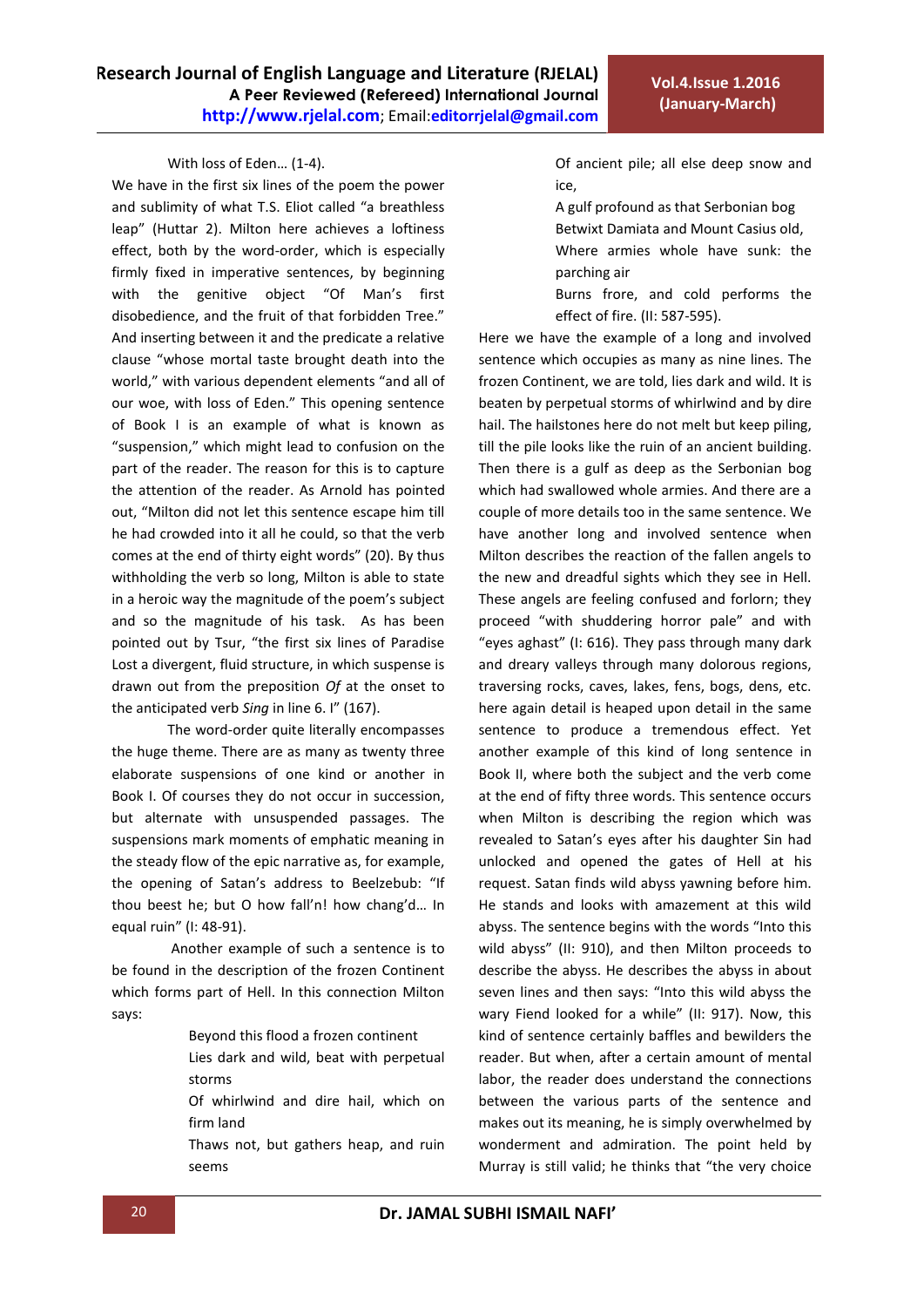of words, apart from the length of the sentence, contributes to the effect of grandeur" (6). Indeed, the vocabulary employed is most impressive, as are the word-contributions of the syntax. This structural aspect is an authentic feature of Milton's mode of expression and one which contributes more than any other single element to the elevation of his poetic style.

#### **2.4 Allusiveness and the Use of Proper Names**

Another essential quality of Milton's style is its allusiveness. This quality, which also contributes to the elevation of style, consists of a rich suggestion of matters of observation in the realm of Nature and of human experience. Milton explores all the treasures of literature and various other branches of learning for his allusions. Myth and legend are freely made use of, as are historical, literary, and scientific facts. Classical and biblical allusions are to be found in abundance. Erudition is thus an integral part of Milton's style. And then there is also another feature of Milton's style, namely a collection of exotic proper names, names of persons and places. The harmony, the concord, and the spell of such proper names have generally been recognized. So far as allusions are concerned, in Book I Milton's comprehensive scholarship finds full play in the passage which compares the host of the fallen angels to various military assemblages of heroic legend. That passage is a miniature survey, chronologically arranged, of the great conflicts which find mention in stories of heroism. Milton here mentions the wars of the gods and the Giants, the sieges of Troy and Thebes, the battles of King Arthur, the Crusades, and the wars of Charlemagne.

In Book I, the entire catalogue of the devils is replete with such proper nouns-Moloch, Chemos, Baalim and Ashtaroth, Thammuz, Osiris, Isis, Belial, being only some of the names of pagan deities mentioned by Milton. The names of places and the names of rivers include Rabba, Argob, Arnon, Hinnom, Damascus, Abbana, and Pharphar.

Book II takes us back to the stories connected with the Gorgons (like Medusa), the Hydras, the Furies, the river Lethe, the ship Argo, the voyage of Ulysses, the horrors of Scylla and Charybdis, Hercules and his exploits, Tantalus, Gryfon and several more. As for proper names, we

have one place a mention of Oechalia, Thessaly, Oeta, and the Euboic Sea. At another point we come across the Serbonian Bog, lying between Damiata and Mt. Casius. Later we come across Acquinoctial winds, Bengala, the isles of Ternate and Tiabre, and the white Ethiopian. The range of allusions and the proper names is so wide that an impression of comprehensiveness, immensity, and allinclusiveness is inevitably produced which go beyond the requirements of mere illustration. Nevertheless, and impression of grandeur and majesty is effectively created.

This is undoubtedly one of the several sources of the sublime in Milton's verse.

## **2.5 The Epic or the Homeric Simile: Other Figures of Speech**

Then there are the similes. Milton's epic similes go beyond the strict requirements of showing the similarity or the resemblance which initially prompts them. In Milton's hands the similes develop into elaborate pictures with the result that, in addition to the resemblance which is the central point of the simile, we are irresistibly driven to imagine a number of other things, some of which are very remote from our actual experience. As Addison has pointed out, "digressions of this kind are justified, firstly because they enhance the poetry by glorious images and sentiments, and secondly because they supply variety and relief by introducing scenes outside the proper scope of the story" (19). Many of Milton's similes show his habit of pursuing a comparison beyond the mere limits of illustrative likeness, for the sake of a rich accumulation of circumstances beautiful in itself. Barker is of the view that these digressions (in the form of long, elaborate similes) were for Milton a "welcome means of pouring forth the treasures of his mind" (n. p.).

The passage, describing Satan after the fall, in Book I, contains three impressive similes, one of them going considerably beyond the illustrative requirements; in order to convey to us the undiminished glory of Satan after his defeat; Milton compares the Archangel to the newly-risen sun looking:

> "through the horizontal misty air shorn of his beams or from behind the moon, in dim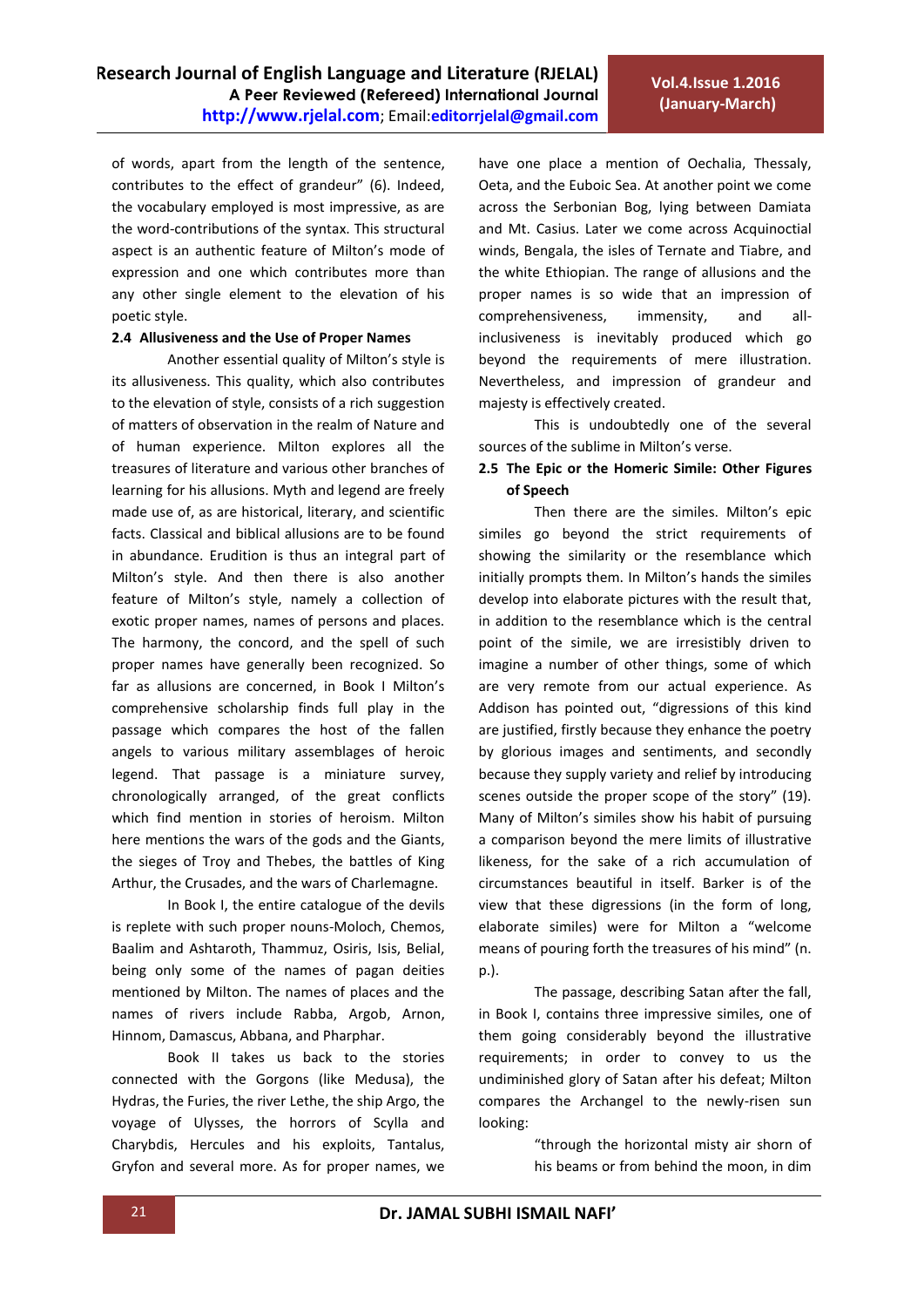eclipse shedding disastrous twilight on half of the nations and perplexing monarchs with fear of change." (595-599)

The significance of the association of Satan with an "eclipse" of the sun is obvious, eclipses having always been regarded as evil omens. But, besides conveying to us Satan's diminished luster, this simile calls up numerous other images because of the reference to frightened nations and perplexed monarchs

Then there is the Leviathan simile, which not only bring before us the vastness of Satan's dimensions but also suggests a falseness of appearances, the trickery to which Satan resorted, and the lack of caution on the part of Eve when communicating with the arch-fiend.

In the following lines, Milton compares the fallen angels to autumnal leaves, which lost all its glory:

> His Legions, angel forms, who lay entranced Thick as autumnal leaves that strew the brooks

> In Vallombrosa, where the Etrurian shades High overarched embower; or scattered sedge

> Afloat, when with fierce winds Orion armed Hath vexed the Red Sea coast, whose waves overthrew

> Busiris and his Memphian chivalry. (I: 301- 307)

The comparisons of Satan's legions with autumnal leaves, with the sea-weed floating on the waves, with the wrecked Egyptian army, with the swarm of locusts, and with northern barbarians not only convey the vast numbers of Satan's army, but also the confusion in which they lie, their diminished glory, and certain sinister implications.

 The abundance of such striking and effective epic or Homeric similes in Book I is astonishing. Even when Milton borrows a simile from his epic predecessors (the simile of the bees, for instance), he adapts it to his own peculiar use. The following quotation from Book I is an apt illustration of this point:

. . . As bees

In spring time, when the sun with Taurus rides,

Pour forth their populous youth about the hive

In clusters; they among fresh dews and flowers Fly to and fro, or on the smoothed plank, The suburb of their straw-built citadel, New rubbed with baum, expatiate and confer Their state affairs. (I: 768-775)

The above quote suggests the insignificance of the devils by having Milton compare them to the size of bees; and the simile also suggests confusion and disturbance on the part. Milton then compares them to human dwarfs and pygmies living beyond the Indian mount (namely, the Himalayas)

These epic similes, or long-tailed similes as they are also called, inevitably contribute to the effect of the sublimity of style. Regarding Book II, there are as many ten similes of this kind. The murmur of approval, which comes from the fallen angels after Mammon has spoken, is compared to the sound which is heard from the hollow rocks after the blustering winds have subsided. This is one of the most striking comparisons in the poem; and the comparison does not just end here, but develop into an elaborate picture of the winds blowing all night and rousing the sea, with sailors keeping a watch to save their ship from getting wrecked. This is best illustrated by the following words:

> Borne even or high; for this day will pour down, If I conjecture aught, no drizzling shower, But rattling storm of arrows barbed with fire.

> So warned he them, aware themselves, and soon In order, quit of all impediment; Instant without disturb they took alarm, And onward moved embattled. (VI: 544- 550)

As has seen from the above quotation, the picture of the storm is followed by a picture of the ship anchored in a craggy bay. Thus the attendant imagery in this simile has its own appeal and interest. And the imagery, as also the vocabulary, employed is such as to create a tremendous impression upon us. This is only one of the ten examples of the Homeric simile to be found in Book II. At the same time, these similes answer the demands of the narrative; they are images used to portray the scenes and characters and events that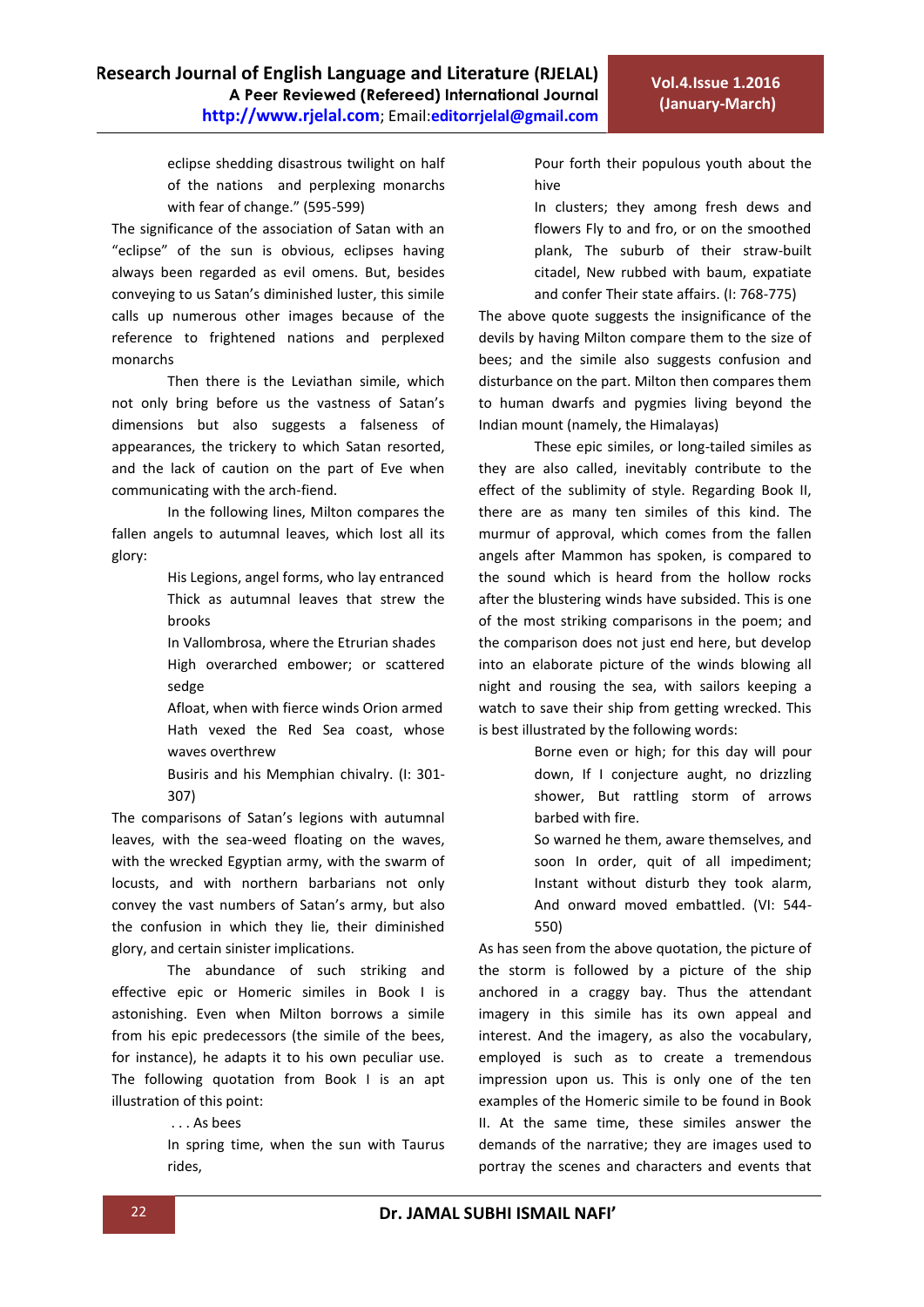compose the poem. They are what we have called above transposed descriptions, and in order to be effective, they have to be detailed. Once these similes are used as images, they become significant parts of the story and thus become elements in the growing forces of the narrative.

Besides the epic similes, other similes are also freely used by Milton. Other figures of speech such as metaphor and oxymoron, and such devices as alliteration and onomatopoeia also abound in *Paradise Lost*.

## **2.6 Latinism, Archaisms, Repetition, Inversion of Adjectives, etc.**

Certain other copious features of Milton's style may also now be pointed out:

(1) Latinisms (Latinized construction), such as "insatiate to pursue" (II. 8); "for never, since created man / Met such embodied force" (I. 573-574). The inversion of the adjective; for example: "hazard huge" (II. 473); "Spirits damned" (II. 482); "creatures rational" (II. 498); "air sublime." Then we have the word "conjured" (II. 693), used to mean "conspiring." As for Latinisms, there are, the words used in their original Latin, instead of their English, sense. Most of these words, as told by scholars, were current in the educated speech of the Elizabethan and Stuart periods, when all literate people were versed in Latin. They are foreign to the modern reader only because their meanings have been submerged. It is rarely that Milton can be suspected of being idiosyncratic in these usages. The difficulty for the modern reader is that many of these words have remained common words, but have lost their Latin meanings. Any strangeness or remoteness in Milton's language is due for the most part, as will all older authors, to such alterations in the meanings of the words. Many of Milton's Latinistic words do double service by reinforcing the English sense by the original meaning. This has expressive value whether the word be foreign or native in origin, and it serves Milton's aim of approximating to the Latin density of style. The fallen angels are "abject" (cast down) and "afflicted" (struck down) both literally and figuratively. "Reluctant is used thrice in the poem, each time with the literal Latin sense (struggling or struggling against) along with the modern English sense:

"down he fell / A monstrous Serpent on his belly prone / Reluctant" (X: 513-515).

 An objection is often been raised that "Milton's syntax and word-order are Latinistic and foreign" (Shawcross 4). The syntax of *Paradise Lost* is certainly highly organized, and to some extent on the pattern of Latin poetry. But the number of Latin and other foreign constructions has been exaggerated. What Milton aims at is the economy and density of Latin expression. It is in the long sentences, so frequent in the poem, that we clearly see Milton's use of Latin syntax. The prime necessity in a long sentence is logical development, and this is the chief characteristic of Milton's epic style.

(2) Archaisms: "force" (for "frozen"), (II. 853); "sentence" (for "advice"), (II. 51); "strook" (for "struck"), (II. 165); "fact of farms" (for "feat of arms").

(3) Repetition of words, to heighten and accentuate the meaning: "With ruin upon ruin, rout upon rout, / Confusion worse confounded" (II: 966- 997).

(4) A balanced arrangement of adjectives before and after the noun which qualify:

The scourge / Inexorable, and the torturing hour…(II. 90-91).

(5) An effect of climax achieved by the successive use of similar words: "Unrespited, unpitied, unreprieved" (II. 185).

(6) Parenthesis and Apposition: "Of Abbana and Phraphar, lucid streams" (I. 469); "Their song was partial, but harmony / (What could it less when Spirits immortal sing?) / Suspended Hell…" (II: 552- 554).

(7) Omission of words: for example, there is the omission of the article: "to pass Rhene" (I. 352- 353); of the verb: "cruel his eyes" (I. 604); of the pronoun: "as whom the fable name" (I. 197); and of the preposition: "fallen such a pernicious high" (I. 282).

(8) Inversion of adjectives: "dungeon horrible" (I. 61); "shapes immense" (I. 790).

(9) The use of one part of speech for another. Use of the verb form as noun: "beyond compare" (II. 138); "the great consult" (I. 798); the adjective form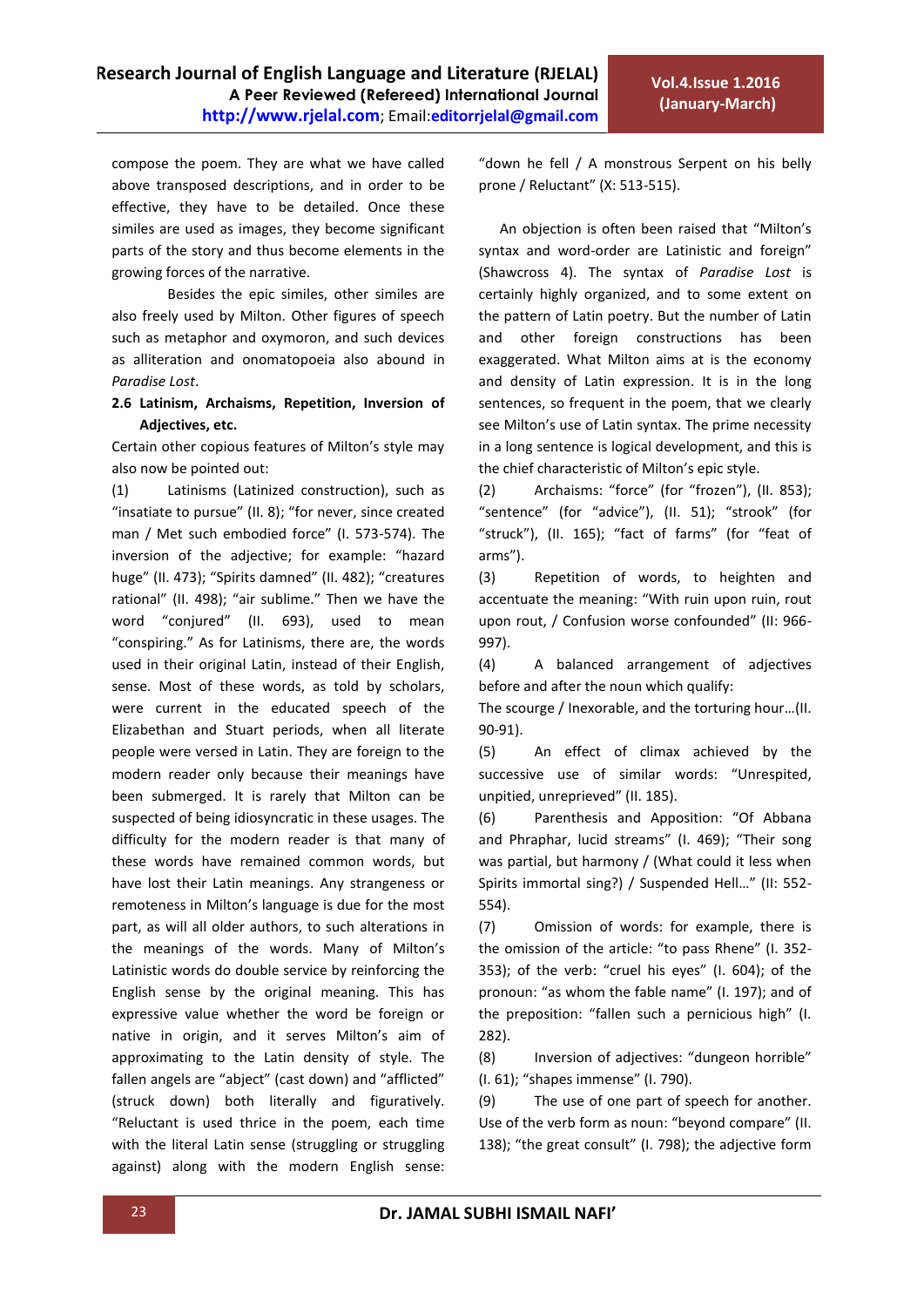as noun: "for those rebellious" (I. 71); the noun for adjective: "their dread commander" (I. 589).

(10) Unusual compound epithets similar to those in homer: "night-foundered skiff" (I. 204); bullion-dross" (I. 704).

Word-compression is yet another feature of Milton's style. The felicity of word and phrase too is a feature which no reader can miss. The vocabulary is always tough and this, combined with the involved sentences and the occasional omission of necessary words, sometimes leads to obscurity; and yet Milton's command of the resources of the language is such as almost to stagger us.

#### **2.7 Description and Imagery**

Milton's descriptive gift is simply marvelous. Book II contains several passages of graphic description. Noteworthy in this connection are the description of the frozen Continent, which has been stated above, the endless war of the elements, and the realm of Chaos. The manner in which the various devils have been drawn also show Milton's concrete imagination. The elaborate and vivid picture of Sin is another example of Milton's unrivalled command of language and his capacity to concretize an abstraction. Here is how Milton describes Satan's daughter:

> At first, and called me Sin, and for a signPortentous held me; but, familiar grown, I pleased, and with attractive graces won The most averse, thee chiefly, who, full oft Thyself in me thy perfect image viewing, Becam'st enamored; and such joy thou took'st With me in secret that my womb conceived A growing burden. (II: 760-767)

## **2.8 Blank Verse**

Milton's mastery of blank verse is another important feature of his poetic style in *Paradise Lost*. The use of blank verse too has its share in creating the sublime effect in this epic poem. Having chosen it, he proceeded to build out of it a type of verse before unknown, admirably suited to the grandeur of his subject. The chief peculiarity of this Miltonic verse is the length and involution of period. The sense is held suspended through may lines, while clause after clause comes in to enrich the meaning or to magnify the descriptive effect; then

the period closes and this suspended meaning falls upon the mind "like the combing mass of breaker on the shore" (King 5). A second and scarcely less important device is the extreme variety of pause; the sense comes to an end, and the suspended thought falls, at constantly varying places in the line, a device by which blank verse, monotonous when otherwise treated, becomes the most diversified of rhythms. In these and other ways, Milton made for himself a noble-verse instrument to match the grandeur of his imagery and theme. A theme that is universal and concerns all human beings.

Milton effected several improvements in the use of blank verse. He equals Shakespeare in his command of this meter. In his great epic *Paradise Lost,* he strengthens blank verse without cramping it; he gives it grace without making it vapid, and rounds off with finished care and single line without ever sacrificing the organic unity of the entire poem. He is like a great organist who, while never losing sight of the original melody, adorns it with every conceivable variation which serves to exhibit instead of obscuring the freshness and sweetness of the simple theme.

Rhythm, vocabulary, sentence structure, and imagery, all mingle and unite to form the majestic garment of Milton's though and feeling. It is because the sense is suspended through line after line, and because Milton takes pains to avoid coincidence of the rhetorical pauses with the lineends that we have the continuity of rhythm which is so characteristic a feature of his blank verse.

Any ten or fifteen lines taken at random from Book II would show the success with which Milton has employed it.

## **2.9 Twentieth Century Attackers and Apologists**

It is worth mentioning that several  $20^{th}$ . Century critics led by Eliot have attacked Milton's style in *Paradise Lost*. Eliot for example thinks that:

His style is not a classic style, in the sense that it is not the elevation of a common style. It is from the foundation and in every particular, a personal style, not based upon common speech, or common prose, or direct communication of meaning. In Milton there is always the maximal, never the minimal, alteration of ordinary language.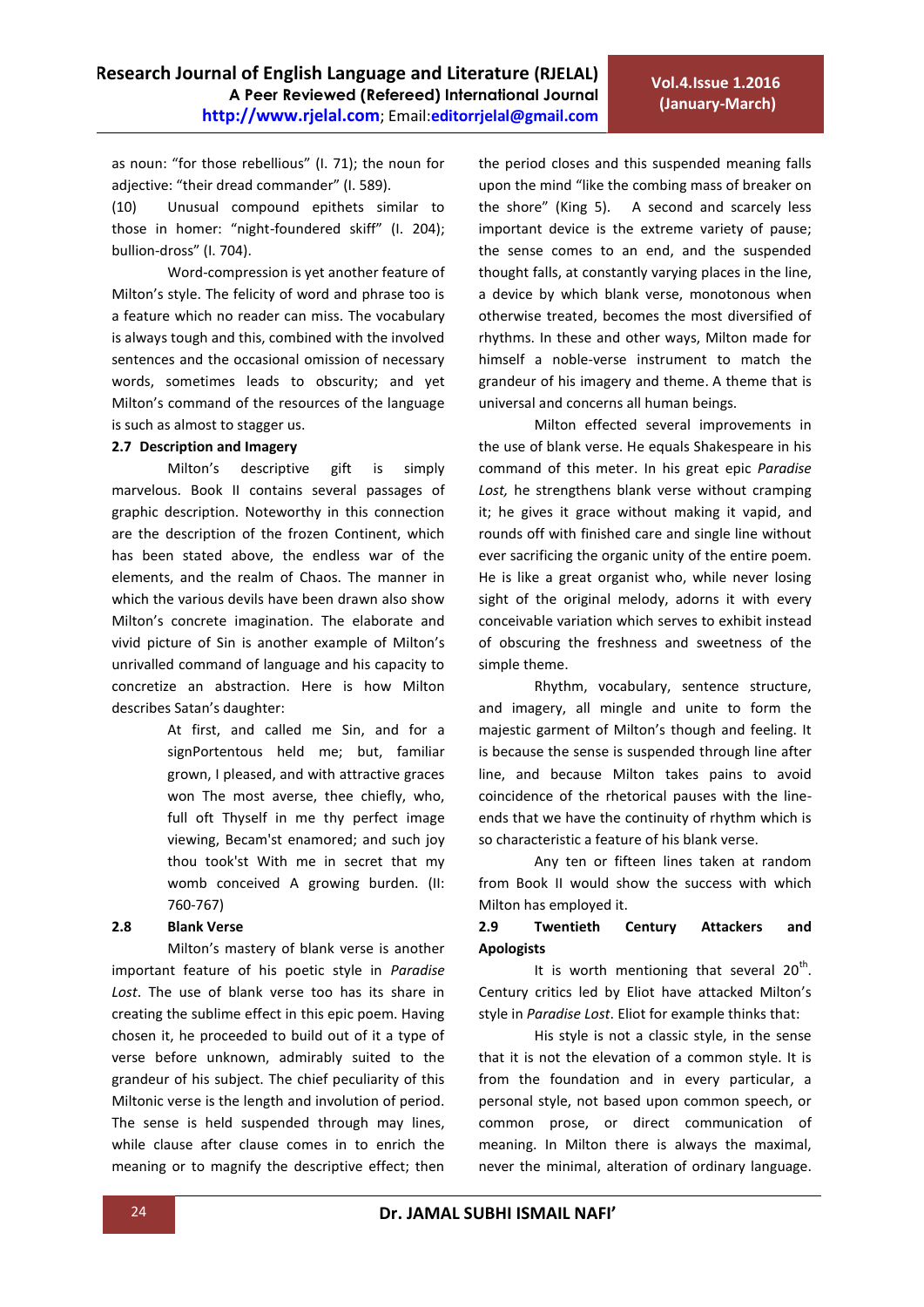(62). But the conclusion, paradoxical as it may seem, which Eliot reaches is: "The remoteness of Milton's verse from ordinary speech, his invention of his own poetic language, seems to me one of the marks of his greatness," (91), added Eliot.

But Milton's style has found its apologists and admirers too in this century. For instance, the Latinisms (the Latin idioms, syntax, and word-order) have been defended as devices for attaining in English something of the effect of the loaded line of Latin verse, which is a legitimate aim in a poem that deliberately emulates Virgil. It has also been said that many of Milton's Latinized words do double service by reinforcing the English sense by the original meaning.

According to Leonard, "The best critics of Milton's prosody have explored the ways in which sound and sense interact with each other in *Paradise Lost"* (n. p.) [my italic]. "This has always been the prime issue in the debate about Milton's style and it is here that the disagreements between Miltonists and anti-Miltonists become most interesting" (n. p.), added Leonard.

### **3. CONCLUSIONS**

In conclusion, it must be pointed out that *Paradise Lost* is not written in an unvaryingly elevated and exotic style. The style changes constantly in answer to the moods of the narrative, to its subject-matter and moods. Milton knew how to use simple language on occasion; and this too may be regarded as only another facet of his conscious art. The supreme test of the writer, however, is the ability to write naturally, without mannerism or artifice, using the best words, whether simple or not, in the best order. That Milton commands such a style could be illustrated from every part of the poem. There is the same skill in the versification, as in the language, of poem. The verse adapts itself to heroic or domestic action, to description, oratory and talk, and to lyricism with a flexibility that has not equaled in English heroic poetry.

It also must be admitted that Milton's style in *Paradise Lost*, whether attaining grandeur or overwhelming us with its weight and sublimity, or not, has never been, and never will be a "popular" style. It is a "scholarly style, and only scholars will admire or appreciate it" (Daiches 7). The average reader of poetry finds this style too heavy, cumbersome, and often bewildering because of its obscurities. It is impossible to understand *Paradise Lost*, including Books I & II, without copious annotations though there certainly are many passages written in a lucid style that charms us (such as the brief portraits of Moloch, Belial, and Beelzebub in Book II, and the celebrated speech of Satan on surveying the infernal regions in Book I). **Works Cited**

- Addison, Joseph. ["George Washington Greene"](https://www.google.ps/search?hl=ar&tbo=p&tbm=bks&q=inauthor:%22George+Washington+Greene%22&source=gbs_metadata_r&cad=6) (ed, 2010). *The works of Joseph Addison: including the whole contents of Bp. Hurds's edition, with letters and other pieces not found in any previous collection; and Macaulay's essay on his life and works.* University of California: Derby & Jackson, 1860. Print.
- Anderson, Jarod K. *The Decentralization of Morality in Paradise Lost.* Ohio University: Rocky Mountain Review, 2010: 198-204. Print.
- Arnold, Matthew. *Essays in Criticism*. Ed. S. R. Littlewood. London: Macmillan, 1958. Print.
- Banisalamah, Ahmed M. F. "Milton's anti monarchical stances and his poetical, phonetic, rhetorical, and theological crafts." Canadian Social Science, 11.1 (2015): 30-34. Web. 12 Feb. 2015 from [http://www.cscanada.net.](http://www.cscanada.net/) DOI: 10.3968/5466.
- Barker, Arthur E. *Milton: modern essays in criticism*. Oxford: Oxford University Press, 1965. Print.
- Broadbent, John. *Paradise Lost: Introduction.* Cambridge: Cambridge University Press, 1972. Print.
- Daiches, David. *A Critical History of English Literature: Shakespeare to Milton*. Tamil Nadu, India: Allied Publishers, 1976. Print.
- Eliot, T. S. A note on the verse of Milton. Electronic Reserve Text: T.S. Eliot's Milton: Two Studies. *Contributed to Essays and Studies of The English Association,* Oxford University Press, 1936. Print.
- Fenton, Mary C. "Hope, land ownership, and Milton's 'Paradise within'." *Studies in*